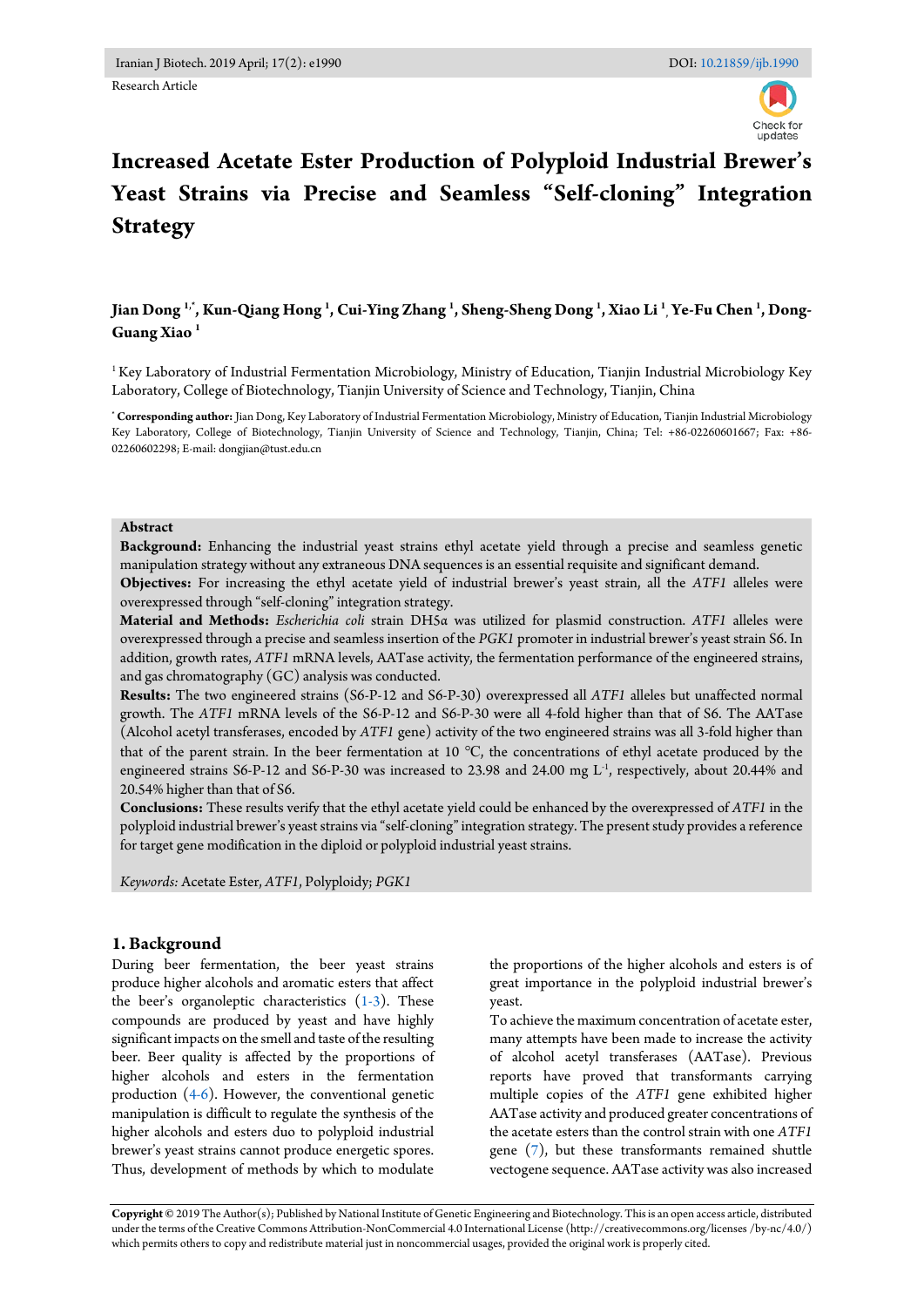through the overexpression the alcohol acetyltransferase gene (*ATF1*) by the *PGK1p-ATF1* - *PGK1t* overexpression cassette [\(8,](#page-6-3) [9\)](#page-6-4). However, the resulting strains could not be approved by human usage due to the introduction of the restriction site. The *BAT2*  allelic genes were replaced by overexpression cassette *PGK1p-ATF1*-*PGK1t* for enhancing acetate ester synthesis in the industrial brewer's yeast strains [\(10\)](#page-6-5). The method does affect an increase in the acetate ester content but the resultant yeast strains may be unsafe as the excision of the marker gene excision leaves behinds a single *loxP* site. Similarly, other target gene modifications using the recombinase-mediated marker excision system can result in unexpected deletions or chromosome rearrangements [\(11,](#page-6-6) [12\)](#page-6-7). The "selfcloning" strategy was conducted as described by Dong, Walgate R, and Hirosawa [\(13,](#page-6-8) [14\)](#page-6-9). In the recent study, this integration strategy has been used for overexpressing of the gene in th[e haploid](file:///C:/Users/HP/AppData/Local/Youdao/Dict/Application/6.3.69.8341/resultui/frame/javascript:void(0);) yeast strains or to modify diploid strains [\(15,](#page-6-10) [16\)](#page-6-11). Moreover, the method is useful in the introduction of the site-directed mutagenesis [\(17,](#page-6-12) [18\)](#page-6-13). Therefore, we attempted to constructe polyploid industrial brewer's yeast strains with an increased the AATase I activity via "self-cloning" integration strategy.

# **2. Objective**

In this study, *ATF1* alleles were overexpressed via "selfcloning" integration strategy in the S6 strain, the *URA3*  gene was used as the selectable marker. A plasmid carrying a fusion fragment *ATF1p-PGK1p-ATF1* expression cassette was linearized and subjected to our integration protocol, resulting in strains without any extraneous DNA sequences. The mRNA levels of *ATF1* and the acetyltransferase activity in the transformant were investigated. The strains generated with this approach showed an increased ethyl acetate yield in the beer fermentation at 10 ℃, demonstrating that our approach is an effective method for the development of the polyploid industrial brewer's yeast strains with an improved the taste of resulting beer.

# **3. Materials and Methods**

#### *3.1. Materials*

The mediums used in experimental procedure were included of (LB medium:  $10 \text{ g.L}^{-1}$  tryptone,  $5 \text{ g.L}^{-1}$  yeast extract, and 5  $g.L^{-1}$  NaCl, pH 7.0) and ampicillin  $(100mg.L^{-1})$  that was used for plasmid selection, YEPD medium  $(1$  g.L $^{\text{-}1}$  yeast extract, 2 g.L $^{\text{-}1}$  peptone, and 2 g.L $^{\text{-}}$  $^1$  glucose), SC-ura3 medium (6.7 g.L $^{-1}$  yeast nitrogen base without amino acids, supplemented with all the auxotrophic requirements except uracil, and 20 g.L-1 glucose), 5-Fluoroorotic acid (5-FOA) medium (6.7 g.L-1 yeast nitrogen base without amino acids supplemented with all the auxotrophic requirements, 20 g.L-1 glucose, and 2 g.L-1 5-fluoroorotic acid). All solid media used in this study have contained 2% agar. Fungal mRNA out kit, Quantscript RT kit and qRT-PCR SYBR green kit were obtained from Tiandz Biotech, Beijing, China. Ethyl acetate and isoamyl acetate were purchased from Merck (USA). *Bam*HI and *Kpn*I were purchased from Akara Biomedical Technology (Beijing) Co., Ltd. *Escherichia coli* strain DH5α was utilized for plasmid construction and propagation. 1.0 ml Tris–HCl (pH 7.5, 100 mmol.L-1), 20 ul ethanol  $(0.513 \text{ M})$ , and 20 ul Acetyl-CoA  $(10 \text{ mg.mL-1})$  were used for enzyme activity assays*.* Acetyl-CoA was purchased from Solarbio.

#### *3.2. Strains, Vectors, and Culture Conditions*

The genetic properties of all strains and plasmids are listed in **[Table 1](#page-1-0)**. *E. coil* was incubated in the Luria– Bertani medium at 37 °C, and ampicillin  $(100 \text{ mg.L}^{-1})$ was added for plasmid selection. The yeast strain was grown at 30 ℃ in YEPD medium. SC-ura3 mediumat 30 °C. 5-Fluoroorotic acid (5-FOA) medium was used only for the selection of uracil auxotrophic transformants.

#### *3.3. Plasmid Construction*

Plasmids YIplac211 was used for recombinant plasmids construction [\(19\)](#page-6-14). DNA [fragments](file:///C:/Users/HP/AppData/Local/Youdao/Dict/Application/6.3.69.8341/resultui/frame/javascript:void(0);) were prepared as previously report [\(20\)](#page-6-15). The primers are listed in **[Table 2](#page-2-0)**.

<span id="page-1-0"></span>**Table 1.** Strains and plasmids used in the current study

| <b>Strains or plasmids</b> | <b>Relevant characteristic</b>                                                            | <b>Reference or source</b> |  |  |
|----------------------------|-------------------------------------------------------------------------------------------|----------------------------|--|--|
| <b>Strains</b>             |                                                                                           |                            |  |  |
| E. coli. DH5a              | supE44 DlacU169(u 80lacZDM15) hsdR17 recAl endAl<br>gyrA96 thi-1 relA                     | Stratagene                 |  |  |
| W303-1A                    | MATa                                                                                      | wan $k$ et al $(30)$       |  |  |
| <b>S6</b>                  | Wild-type industrial brewer's yeast<br>Hao et al $(29)$                                   |                            |  |  |
| S6-ura3                    | Wild-type industrial brewer's yeast (mutant URA3 gene)                                    | This work                  |  |  |
| $S6-P-10$                  | Wild-type industrial brewer's yeast (partial ATF1 allelic genes<br>overexpressed)         | This work                  |  |  |
| $S6-P-12$                  | Wild-type industrial brewer's yeast(all ATF1 allelic genes<br>This work<br>overexpressed) |                            |  |  |
| $S6-P-30$                  | Wild-type industrial brewer's yeast(all ATF1 allelic genes<br>overexpressed)              | This work                  |  |  |
| <b>Plasmids</b>            |                                                                                           |                            |  |  |
| YIplac211                  | Amp <sup>r</sup> URA3                                                                     | (31.32)                    |  |  |
| YIplac211-UPD              | Amp <sup>r</sup> URA3 containing ATF1p-PGK1p-ATF1<br>This work                            |                            |  |  |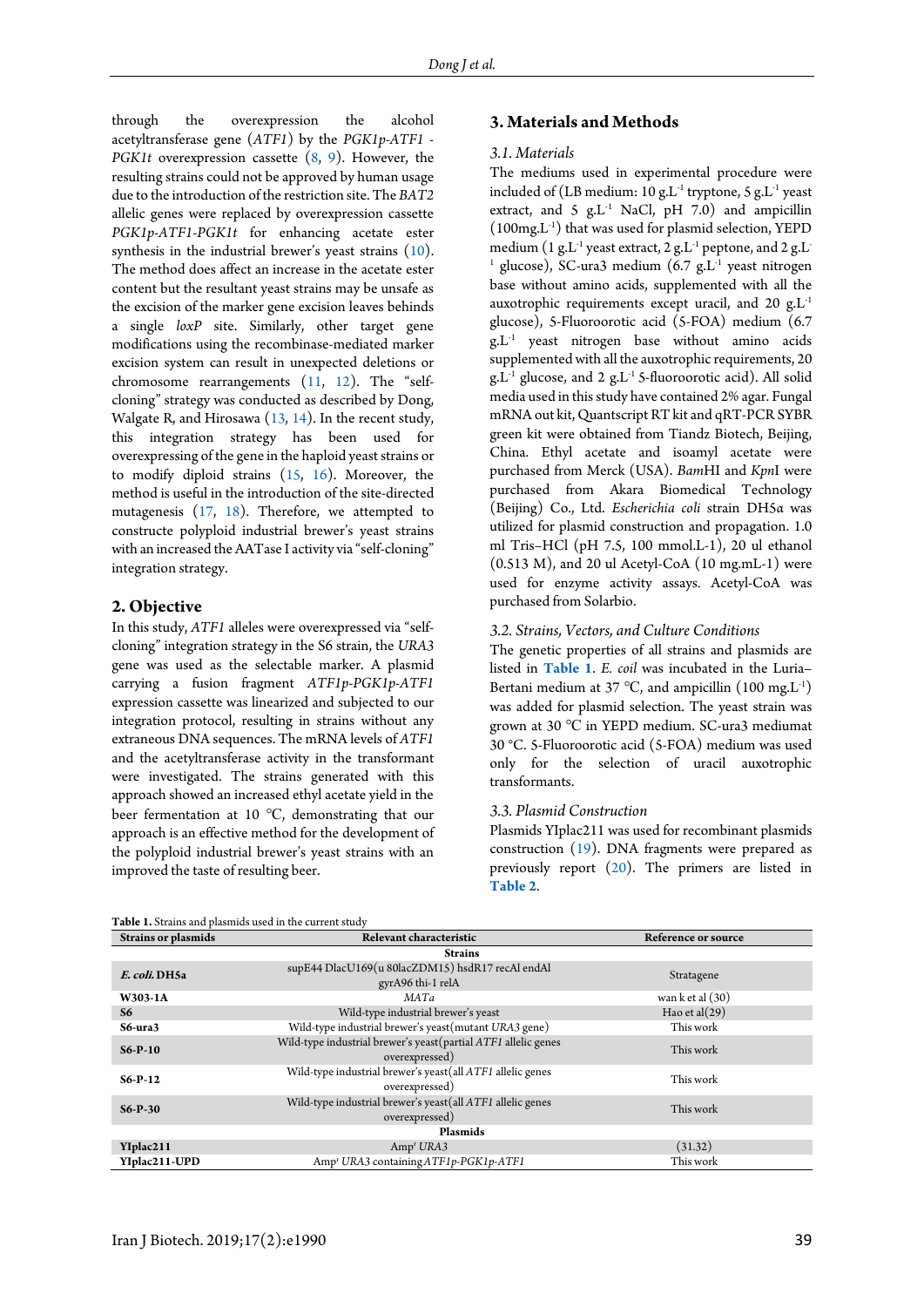<span id="page-2-0"></span>**Table 2.** Primers used in this study

| <b>Primer name</b>                                      |                                                                 |              |  |
|---------------------------------------------------------|-----------------------------------------------------------------|--------------|--|
|                                                         | sequence <sup>a</sup>                                           |              |  |
| URA3-F                                                  | AGGAAGGAGCACAGACTTA                                             | None         |  |
| <b>URA3-R</b>                                           | GTTACTTGGTTCTGGCGAG                                             | None         |  |
| pATF1-F                                                 | S'CGCGGATCCGCCATAAATATTCCTGTAATGAC3'                            | <b>BamHI</b> |  |
| pATF1-R                                                 |                                                                 | None         |  |
| pPGK-F                                                  |                                                                 | None         |  |
| pPGK-R                                                  | 5'GCACGGGGGCCTGATTTTTCTCATCGATTTCATTCATGTTTTATATTTGTTGTAAAAAG3' | None         |  |
| ATF1-F                                                  |                                                                 | None         |  |
| ATF1-R                                                  | S'CGGGGTACCGCGGGGATAAAAATATCCG3'                                | Kpnl         |  |
| YIPlac211-<br><b>UPD-F</b>                              | S'CGGCTAATTTGTCTTCCA3'                                          | None         |  |
| YIPlac211-<br><b>UPD-R</b>                              | S'CGTGCTGCTACTCATCCT3'                                          | None         |  |
| YIPlac211-UD-<br>F                                      | S'CCCCAGGCTTTACACTTTAT3'                                        | None         |  |
| YIPlac211-UD-<br>$\bf{R}$                               | S'ATGCCCATTCTGAATCATCT3'                                        | None         |  |
| $UD-F$                                                  | S'CGGCACTTCATCAGTATCAC3'                                        | None         |  |
| $UD-R$                                                  | S'CAGGCAGATTTCCCTCAAAG3'                                        | None         |  |
| $UP-F$                                                  | S'GCACAGGTAGATATAAGCTC3'                                        | None         |  |
| $UP-R$                                                  | S'GTATGCGATAGTTCCTCACTC3'                                       | None         |  |
| PD-F                                                    | 5'GACTTCAACTCAAGACGCACAG3'                                      | None         |  |
| PD-R                                                    | 5'GAAGACCGACCATCAGACAT3'                                        | None         |  |
| RTATF1-F                                                | S'GGGTTCAATATACAAGGCTTCG3'                                      | None         |  |
| <b>RTATF1-R</b>                                         | 5'GCATCGGGCTCCTCTAACTG3'                                        | None         |  |
| $ACT1-F$                                                | 5'TTATTGATAACGGTTCTGGTATG3'                                     | None         |  |
| $ACT1-R$                                                | S'CCTTGGTGTCTTGGTCTAC3'                                         | None         |  |
| <sup>a</sup> Relevant restriction sites are underlined. |                                                                 |              |  |

**Table 3.** The fermentation performance of the engineered strains and the parental strain

| Yeast     | Weight loss of  | Ethanol, $\%$ , $v/v$ , | residual glucose, | Apparent degree of | Real degree of   |
|-----------|-----------------|-------------------------|-------------------|--------------------|------------------|
| strains   | CO2, g          | $20^{\circ}$ C          | g/liter           | fermentation.%     | fermentation.%   |
| S6        | $5.10 \pm 0.05$ | $4.64 \pm 0.02$         | $4.80 \pm 0.05$   | $74.68 \pm 0.05$   | $66.86 \pm 0.02$ |
| $S6-P-12$ | $5.00 \pm 0.05$ | $4.63 \pm 0.03$         | $4.80 \pm 0.10$   | $75.23 \pm 0.09$   | $66.82 \pm 0.04$ |
| $S6-P-30$ | $5.10 \pm 0.05$ | $4.62 \pm 0.04$         | $4.85 \pm 0.15$   | $73.29 \pm 0.07$   | $66.80 \pm 0.02$ |

The fragment of the upstream flank of *ATF1* (U) was amplified from the genomic DAN of S6 strain using primer pairs pATF1-F, containing the restriction site for *Bam*HI and nucleotides +1 to +23 of the U, and pATF1- R, nucleotides +1029 to +1047 of U (**[Table 2](#page-2-0)**). The fragment of the *PGK1* promoter (P) and the downstream homologous fragment of *ATF1* (D) was similarly amplified using the pPGK1-F, pPGK1-R and ATF1-F, as well as ATF1-R primers. Primer ATF1-F containing the restriction site for *Kpn*l. In the fusion PCR, overlapping sequences served as primers to amplify the sequences. PCR, in which the purified *ATF1p* and *PGK1p* fragments were invoked as templates without primer addition was first conducted. Cycling parameters were included of annealing temperature 55 °C (45 s), the subsequent extension step at 72 °C (1.5 min), and 35 cycles in total. Then, PCR product was purified through gel extraction invoked as the template with primers U-F and P-R (**[Table 2](#page-2-0)**) to generate gene sequence of the UP. Subsequently, these sequences were also purified and invoked as the template with primers U-F and D-R (**[Table 2](#page-2-0)**) to generate gene sequence of the UPD. The resulting fusion PCR products were double digested by *Bam*HI– *Kpn*I, purified through gel extraction and were inserted into the same enzyme pair-digested plasmid YIplac211, resulting in plasmids YIplac211-UPD (**[Table 3](#page-2-1)**). The homologous fragments of this plasmid were amplified using the designed primers YIPlac211-UPD-F, YIPlac211-UPD-R and YIPlac211-UD-F, YIPlac211- UD-R (**[Table 2](#page-2-0)**).

#### <span id="page-2-1"></span>*3.4. Yeast Transformation and Screening*

The mutant *URA3* gene was amplified from genomic DNA isolated from the industrial strain W303-1A using primer pairs URA3-F and URA3-R. Then, the mutant *URA3* gene fragment was transformed into the industrial brewer's yeast strain S6 using the LiAc method [\(21\)](#page-6-16), creating the strain S6-ura3. Transformations were spread onto SC plates and verified by cultured on SC-5-FOA plates. The plasmid YIplac211-UPD was linearized with *Nru*l and transformed into industrial brewer's yeast strain S6 ura3, using the LiAc method described by Schiestl and Gietz (20). The first-step resulting strains S6-ΔU-U were verified by primer pairs of YIPlac211-UPD-F / YIPlac211-UPD-R, YIPlac211-UD-F / YIPlac211-UD-R (**[Table 2](#page-2-0)**). Then, the transformant obtained from the first-step integration growth onto SC-5-FOA plates and verified by colony PCR, creating strains CLy12a-U-P (**[Table 1](#page-1-0)**). To recovery the mutant *URA3* gene (*ura3*), the second-step integration was cultured and carried out as lithium acetate procedure reported previously [\(21\)](#page-6-16). Then, the yeast strains were spread onto SC plates and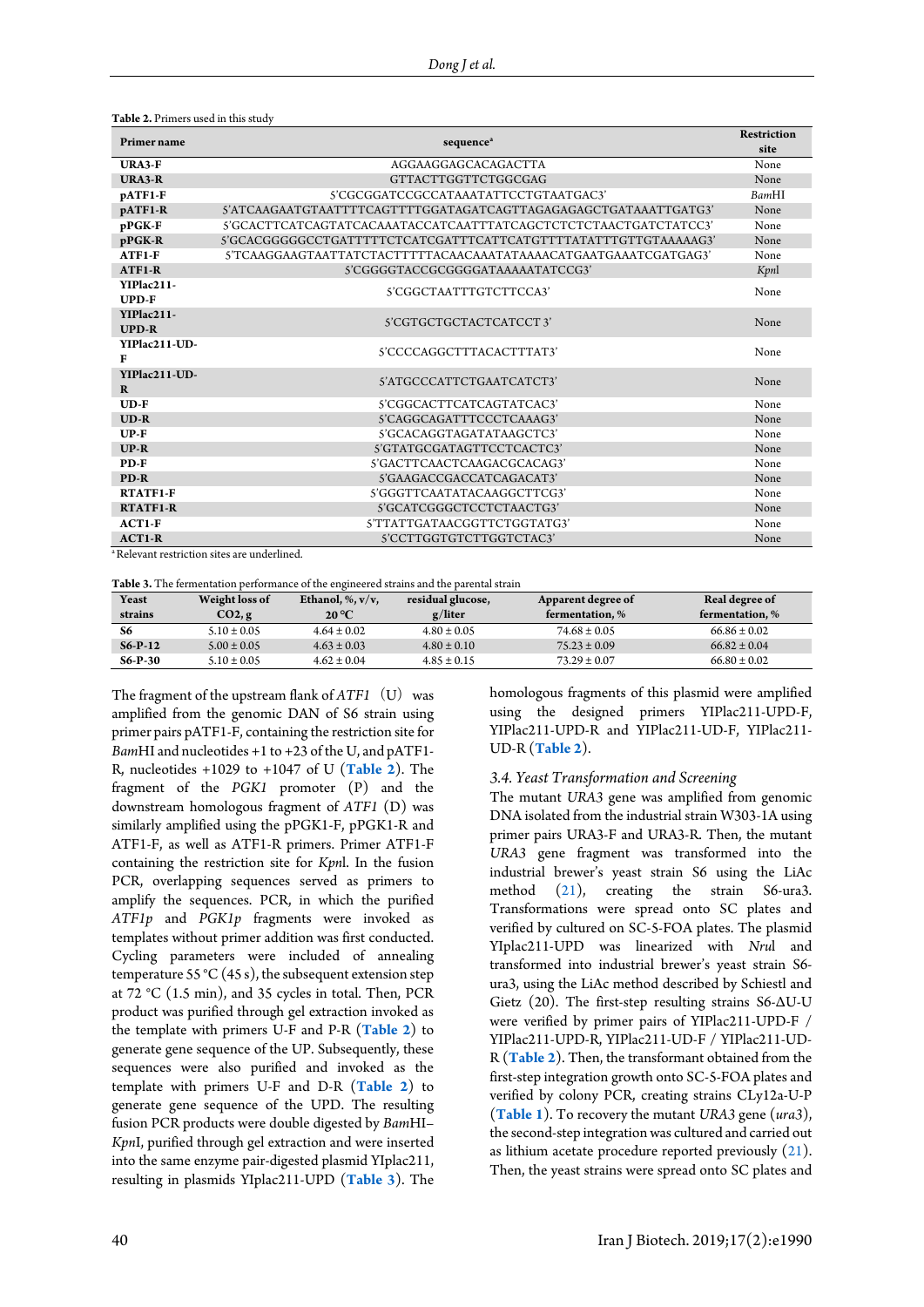verified by culturing on SC-5-FOA plates. Standard molecular genetic techniques were used for nucleic acid manipulations [\(22\)](#page-6-17).

# *3.5. Real-time Quantitative PCR (RT-qPCR) and Enzyme Activity Assays*

Samples for total RNA extraction were prepared according to our previously work [\(16\)](#page-6-11). The relative quantification of *ATF1* and *ACT1* mRNA was determined by qRT-PCRSYBR green kit using primer pairs RTATF-F, RTATF-R and ACT1-F, ACT1-R, respectively (**[Table 2](#page-2-0)**). The quantitative real-time PCR was conducted using a Roche Light Cycler 480 Real-Time PCR machine, and the final data were calculated using the threshold cycle  $(2<sup>-\Delta</sup>ACT)$  method  $(23)$ .

The *ATF1*-encoded AATase activity was measured using the method reported by Fujii et al. [\(24\)](#page-7-0). AATase I assays were conducted for 150 xg at 30 °C for 6 h in a reaction medium containing certain weight of centrifuged yeast cell, 1.0 ml Tris–HCl (pH 7.5, 100 mmol.L-1 ), 20 ul ethanol (0.513 M), and 20 ul Acetyl- $CoA$  (10 mg.mL $^{-1}$ ). The produced ethyl acetate's concentration of was measured by gas chromatography–mass spectrometry (GC–MS). One unit of AATase I activity was defined as the amount of enzyme per 1 g of yeast cells obtained by centrifugation at definite g force (you should say what g force or rpm) that could produce 1 μmol of ethyl acetate per h at 25 °C.

### *3.6. Fermentation Test*

### *3.6.1. Seed Culture*

Control strain and engineered strains were cultured in 5 mL of 11○P wort medium at 30 ℃ for 12 h. Then transferred into 45 mL of the wort medium at 16 ℃ for 36 h.

#### *3.6.2. Beer Fermentation*

A volume of 15 mL of the primary culture was transferred into 135 mL of wort medium and incubated at 10 ℃ for 8–10 days. The fermentation was processed untill the weight loss of  $CO<sub>2</sub>$  after an interval period of 12 h was less than 0.1 g.

#### *3.6.3. Fermentation Performance Analysis*

The fermentation performance of the  $CO<sub>2</sub>$  weight loss, residual sugar, apparent degree of fermentation, real degree of fermentation and ethanol production were determined, respectively. Production of esters compounds was determined using gas chromatography (GC) analysis.

# *3.6.4. Gas Chromatography (GC) Analysis*

Samples from the wort medium were filtered and distilled after fermentation and then were used for GC analysis. The analysis was performed according to our previously work [\(16\)](#page-6-11).

### **4. Results**

*4.1. Construction of Engineered Brewer's Yeast Strains URA3* gene was mutated in parent strain S6 via transformation, resulting strain S6-ura3 was verified with SC plate and SC-5-FOA plate (**Fig. 2** and **[Fig. 4](#page-4-0)**). The two-step integration strategy is our previously work, which was performed to construct the engineered strains with overexpressing *ATF1* gene by the promoter *PGK1p*. The length of *ATF1p, PGK1p* and *ATF1* was 1,048-, 1,479- and 1,046-bp respectively (**Fig. 1**). The resulting recombinants were verified via PCR using the primer pairs of YIPlac211-UPD-F / YIPlac211-UPD-R, YIPlac211-UD-F / YIPlac211-UD-R (**[Table 2](#page-2-0)**) with S6-ura3 (negative) and plasmid YIplac211-UPD (positive) as controls.



Figure 1: Agarose gel analysis and sequence analysis.

M, 5,000-bp DNA ladder marker; *lane 1* (mutant gene *ura3*) and *lane 2(*gene *URA3),* PCR amplification results from the W303-1A and S6 genome, respectively, using primers URA3-F and URA3-R; *lane 3, lane 4,* and *lane 5*, PCR amplification results from S6 genome, respectively, using primers pATF1-F / pATF1-R, pPGK-F / pPGK-R and ATF1- F/ATF1-R



**Figure 2.** The procedure of recovery of the mutant gene *ura3.*

When UP-F and UP-R, PD-F and PD-R (**[Table](#page-2-0) 2**) primer pairs were used to verify the recombinants, PCR products were amplified with S6-ura3 negative control. When UD-F and UD-R were used to verify the recombinants, S6-P-10 appeared two lanes, S6-P-12 and S6-P-30 appeared one lane. Results showed *PGK1p* was inserted into upstream of the ORF of the gene *ATF1*. Furthermore, at least one *ATF1* allelic gene of resulting strain S6-u-P-10 was inserted *PGK1p* and all *ATF1*  allelic gene of the S6-u-P-12 and S6-u-P-30 were inserted *PGK1p.* Moreover, results of sequencing results indicated the precise insertion of *PGK1p* in the 5′ terminal of the target gene (*ATF1)* without any extraneous residual DNA. The mutant gene *(ura3)* and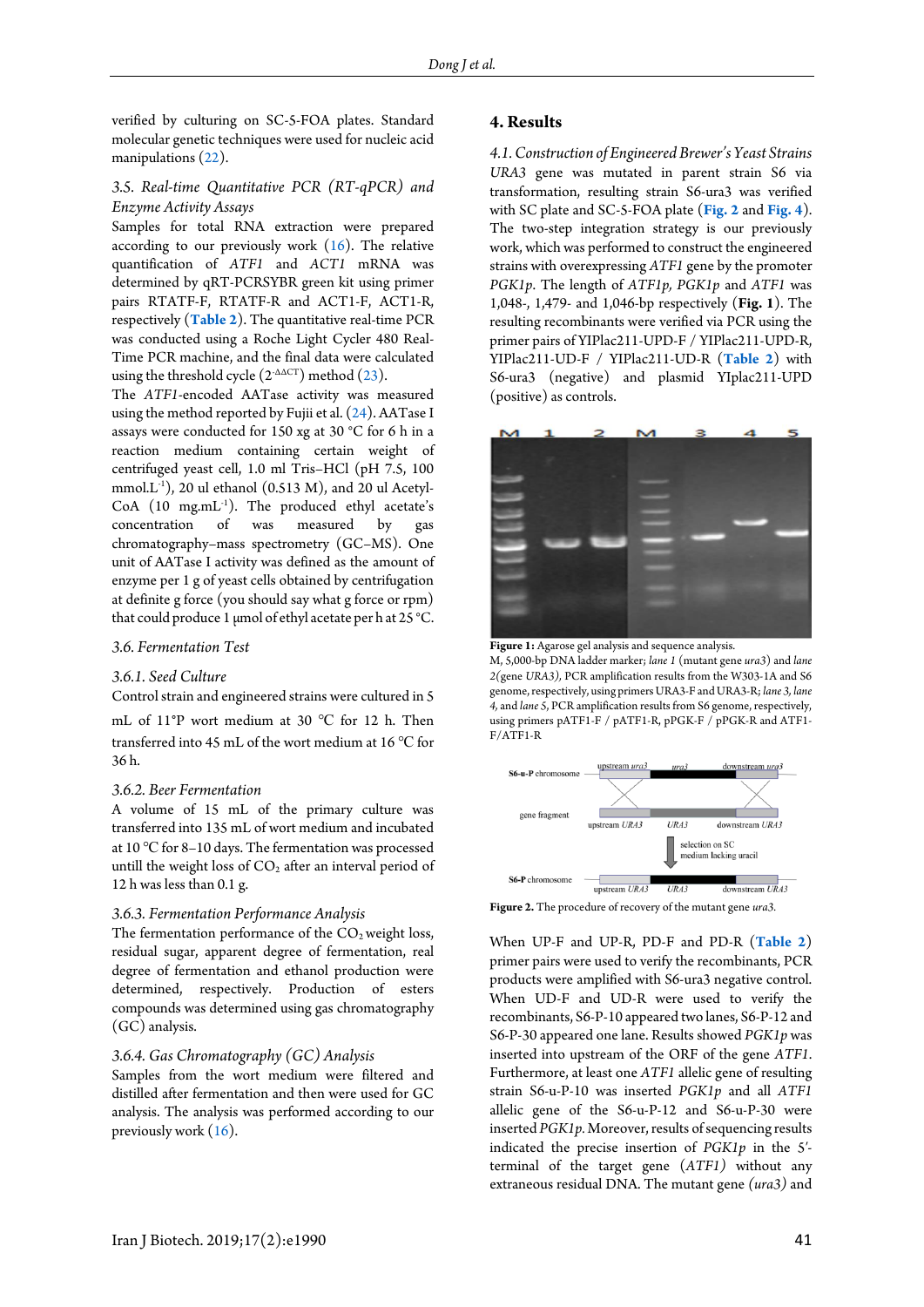the normal gene *(URA3)* were compared the results of which are shown in the **Figure 3** and **[Figure 4](#page-4-0)**. The ura3 gene of S6-u-P was recovered via the method as described before.

|               | 890 | 900 | 910 | 990 | 1000                                                                        | 1010 | 1020 |
|---------------|-----|-----|-----|-----|-----------------------------------------------------------------------------|------|------|
|               |     |     |     |     | W303-1A ATTATTATTGTTGAGGGGGGGGGTATTT CACGGCCGGGGAAAACTAAAAACTGTATTATAAGTAAA |      |      |
| S6            |     |     |     |     | ATTATTATTGTTGGAAGAGGACTATTT CAICGGCCAGCAAAACTAAAGAACTGTATTATAAGTAAA         |      |      |
| $S6 - 0.123$  |     |     |     |     | ATTATTATTGTTGDAAGAGGACTATTT CAICGGCCAGCAAAACTAAADAACTGTATTATAAGTAAA         |      |      |
| $S6 - P - 12$ |     |     |     |     | ATTATTATTGTTGGAAGAGGACTATTT CAICGGCCAGCAAAACTAAAGAACTGTATTATAAGTAAA         |      |      |
| $S6 - P - 30$ |     |     |     |     | ATTATTATTGTTGGAAGAGGACTATTT CAICGGCCAGCAAAACTAAAGAACTGTATTATAAGTAAA         |      |      |

**Figure 3.** The genetic comparisons of *URA3* gene, controlled W303- 1A, S6, S6-ura3, S6-P-12, and S6-P-30, using primers URA3-F and URA3-R.

<span id="page-4-0"></span>In addition, we selected 36 colonies to verify *URA3* marker elimination. The frequency of pop-up is approximately 10<sup>-4</sup>, which is similar to the *hisG* repeats reported previously  $(25)$ . As well, the desired insertion occurred with a frequency of approximately 10-5 , which are consistent with our previous studies  $(15, 16)$  $(15, 16)$ .

# *4.2. Analysis of ATF1 mRNA Levels and Measurement of AATase Activity*

The *ATF1* mRNA levels and measurement of AATase activity of parental strain and engineered strains were performed, respectively. The RT-qPCR results and AATase activity in the engineered strain were 4- and 3 fold higher than that of parental strain, respectively (**[Fig.](#page-4-1)  [5A](#page-4-1)** and **[Fig. 5B](#page-4-1)**). These results confirmed that the *ATF1*  gene was overexpressing by *PGK1p* insertion with an increase of the gene expression and the enzyme activity.



**Figure 4.** Growth of W303-1A, transformants, and the parent S6 on SC plates (a) and SC-5-FOA plates (b) at 30 ℃for 24 h. *1* W303-1A, *2* parent strain S6, *3* S6-ura3, *4,* and *5* show the transformants

<span id="page-4-1"></span>

**Figure 5.** (A) The *ATF1* mRNA levels (relative expression) and (B) AATase activity levels of the strains S6, S6-P-12, and S6-P-30. The experiments were repeated three times. Data are the average of THE three independent experiments. *Error bars* represent ±SD.

<span id="page-4-2"></span>*4.3. Fermentation Performance of Engineered Strains* The growth performances of the engineered strains and parent strain were tasted, respectively, and there are no any significant distinctions (**[Fig. 6](#page-4-2)**). Then, the fermentation performance of the engineered strains were performed, and results were compared with those obtained from the parent S6. The results (**[Table 3](#page-2-1)**) show no obvious distinction among the tested strains.

# *4.4. Effects of ATF1 Overexpression on the Production of Volatile Flavor Compounds*

After beer fermentation, the concentrations of the ester components were determined by GC analysis. As shown in **[Figure 7](#page-5-0)** and **[Table 4](#page-5-0)**, the concentration of ethyl acetate produced by the engineered strains S6-P-12 and S6-P-30 increased to 23.98 and 24.00 mg  $L^1$ , respectively, or 20.44% and 20.54% higher than that produced by S6.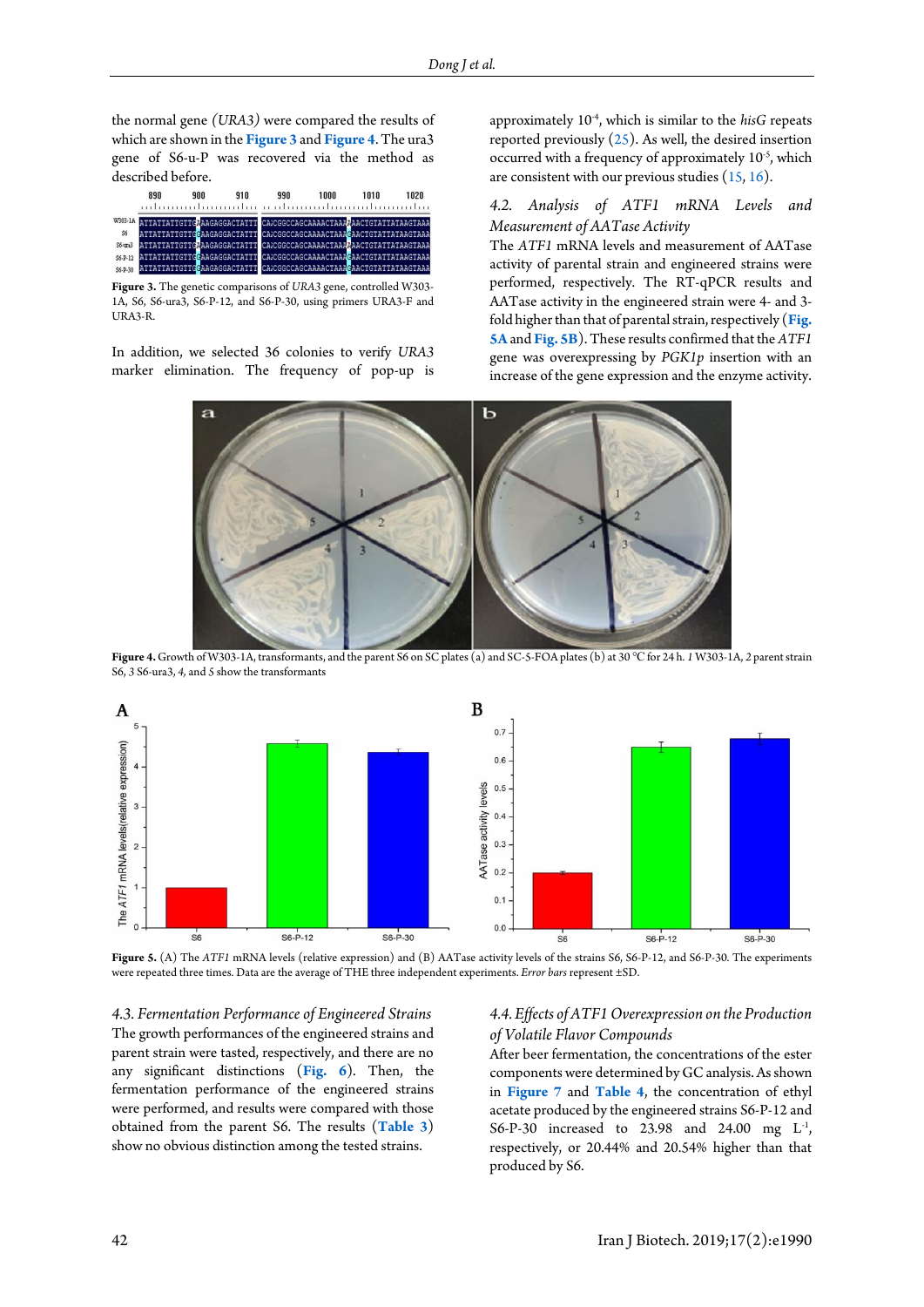There was not an obvious distinctions in the isoamyl acetate content were observed in the fermentation samples of the tested strains. These results confirmed that the two-step integration strategy can overexpress *ATF1* gene via *PGK1* promoter seamless insertion and led to an increase in the ethyl acetate synthesis.



Figure 6. The growth curve of the parent strain and the engineering strains. Data are the average of the three independent experiments. *Error bars* represent ± SD.

**Table 4.** The volatile flavor compound productions of the engineered strains and the parental strain

| Yeast<br>strains | Ethyl acetate $(mg/L)$ | Isoamyl acetate $(mg/L)$ |
|------------------|------------------------|--------------------------|
| 86               | $19.91 \pm 0.15$       | $2.98 \pm 0.12$          |
| $S6-P-12$        | $23.98 \pm 0.07$       | $2.98 \pm 0.06$          |
| $S6-P-30$        | $24.00 \pm 0.13$       | $3.34\pm0.24$            |

<span id="page-5-0"></span>

Figure 7. The production of ethyl esters in the recombinant strain: S6-P-12, S6-P-30, and S6. Data are the average of the three independent experiments. *Error bars* represent ±SD.

# **5. Discussion**

In our work, we used polyploid industrial brewer's yeast; S6, as the parent strain. Meanwhile, we have overexpressed all *ATF1* alleles in the industrial brewer's yeast through insertion of the *PGK1p*. The method is also effective for the polyploid yeast strain with an equal frequency of *hisG* repeats [\(25\)](#page-7-1), and is less timeconsuming compared to the site-specific recombinase and the delitto perfetto system  $(26)$  because only a single transformation is required in this case. Importantly, ''self-cloning'' integration strategy can overexpress all *ATF1* alleles gene without any further [genetic](file:///C:/Users/HP/AppData/Local/Youdao/Dict/Application/6.3.69.8341/resultui/frame/javascript:void(0);) [manipulations](file:///C:/Users/HP/AppData/Local/Youdao/Dict/Application/6.3.69.8341/resultui/frame/javascript:void(0);) [\(13,](#page-6-8) [15,](#page-6-10) [16,](#page-6-11) [27\)](#page-7-3).

The conventional genetic manipulation is easy to regulate the higher alcohols and esters synthesis of the haploid yeast strains, however, ineffective for the industrial brewer's yeast due to the fact that it cannot produce energetic spores. Thus, the introduction of the methods which could modulate the proportions of the higher alcohols and esters content is of great importance in the polyploid industrial brewer's yeast. This method provide an useful method to realize the site-directed mutagenesis  $(28)$  and genes overexpression  $(14)$  in the industrial strains.

### **6. Conclusions**

The harmonious complexity of the perceived flavor in the industrial brewer's yeast is significantly important to ensure the best test in the end product  $(29)$ . In the work, *ATF1* gene was overexpressed in polyploid industrial brewer's yeast through the insertion of the *PGK1* promoter. Brewing with all *ATF1* allelic gene overexpression recombinant industrial brewer's yeast strains increased ethyl acetate yield. Our investigations show that the *ATF1* gene expression levels and AATase activity of the beer brewed with the strains with all overexpressed *ATF1* copies (S6-P-12 and S6-P-30) were increased compared with that of parent strain S6. The engineered strain with stable fermentation property provided a new dimension of the optimized strains research in the industrial brewer's yeast.

The industrial brewer's yeast strains cannot produce energetic spores as the strains are usually diploid and polyploid. Therefore, the conventional genetic manipulation is difficult to obtain ideal brewer's yeast strains. Our work demonstrates that two-step integration protocol may be helpful to get good industrial brewer's yeast strains. Moreover, the resulting mutant, S6-P, in which the *PGK1p* derived from the starting strain, was seamlessly inserted into the upstream of the *ATF1* without an introduction of the restriction sites  $(13, 15, 16)$  $(13, 15, 16)$  $(13, 15, 16)$ . As well, our method is effective as marker excision occurred with an equal frequency of the *hisG* repeats and can avoid unexpected deletions or chromosome rearrangements due to the none foreign sequences (a single *loxP* site) remaining after yeast genetic modification (GM) [\(11,](#page-6-6) [12,](#page-6-7) [30\)](#page-7-6). Therefore, the engineered strain would be securely applied and accepted by the consumers.

In summary, we have constructed high ester productivity brewer's yeast strains S6-P-12 and S6-P-30. Consequently, all *ATF1* allelic genes were overexpressed in the engineered strains with any heterologous sequences in their sequences. Therefore, the engineered strain would be easily accepted by the consumers. With a better understanding of and further research into the genetically modified organisms, these will likely be widely used in the modulation of the yield of volatile flavor in the industrial brewer's yeast strains, respectively.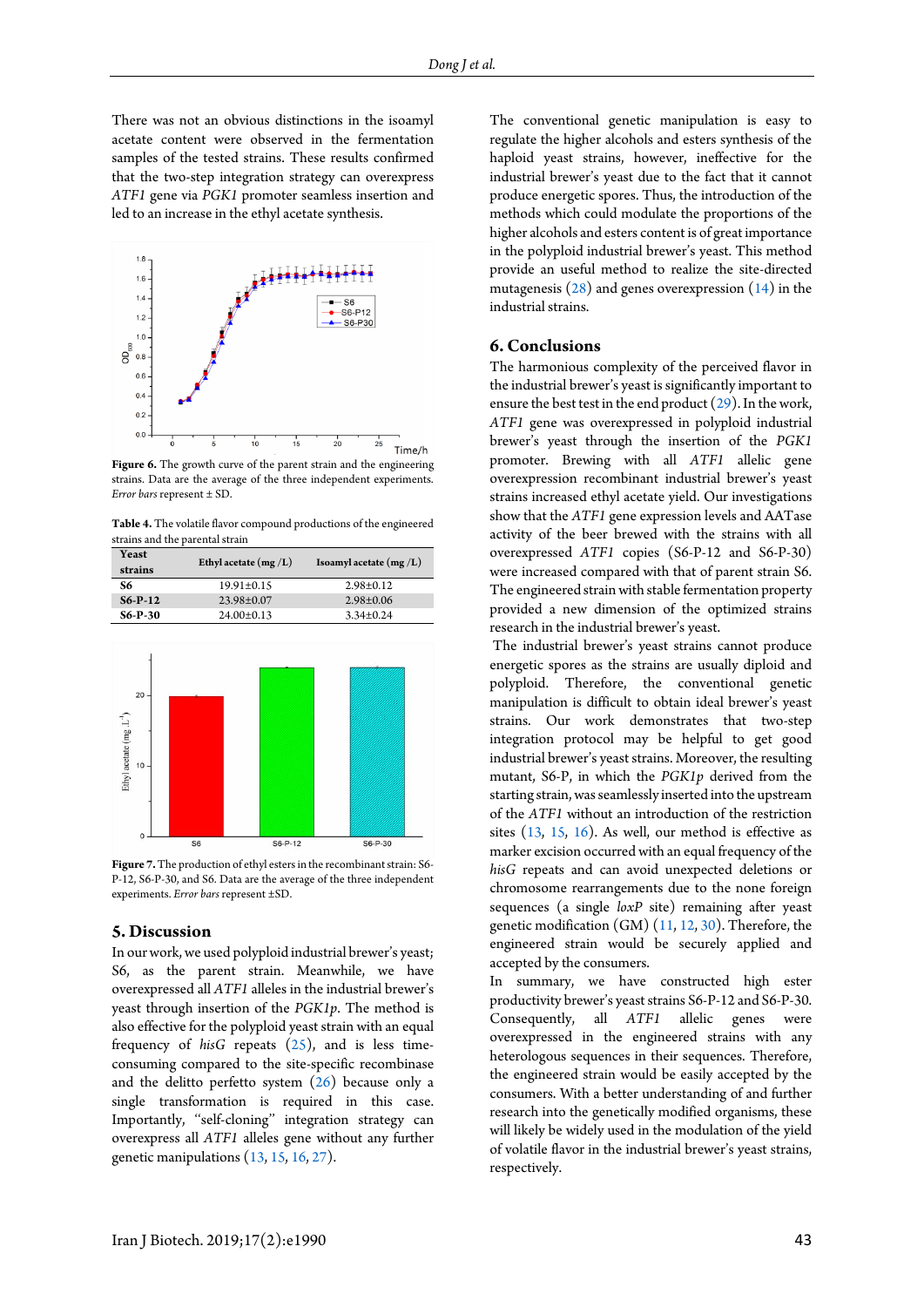# **Acknowledgments**

This work was supported by the National Natural Science Foundation of China (31671838), National Natural Science Foundation of China (31471724), The National Key Research and Development Program of China (2016YFD0400505), the National High Technology Research and Development Program of China (Grant No. 2013AA102108) and Major Project of Research Program on Applied Fundamentals and Advanced Technologies of Tianjin (14JCZDJC32900).

# **Conflicts of Interest**

There is no conflict of interest.

#### **Author's Contribution**

Jian Dong and Kun-Qiang Hong have contributed equally to the article.

### **Compliance with Ethics Requirements**

This article does not contain any studies with human or animal subjects.

# **References**

- <span id="page-6-0"></span>1. Styger G, Prior B, Bauer FF. Wine flavor and aroma. *J Ind Microbiol Biotechnol*. 2011;**38**(9):1145-1159. [doi:](http://dx.doi.org/10.1007/s10295-011-1018-4)  [10.1007/s10295-011-1018-4](http://dx.doi.org/10.1007/s10295-011-1018-4) [pmid: 21786136](www.ncbi.nlm.nih.gov/pubmed/21786136)
- 2. Swiegers JH, Pretorius IS. Yeast modulation of wine flavor. *Adv Appl Microbiol*. 2005;**57**:131-175. [doi:](http://dx.doi.org/10.1016/S0065-2164(05)57005-9)  [10.1016/S0065-2164\(05\)57005-9](http://dx.doi.org/10.1016/S0065-2164(05)57005-9) [pmid: 16002012](www.ncbi.nlm.nih.gov/pubmed/16002012)
- 3. Swiegers JH, Bartowsky EJ, Henschke PA, Pretorius IS. Yeast and bacterial modulation of wine aroma and flavour. *Austr J Grape Wine Res*. 2005;**11**(2):139-173. [doi: 10.1111/j.1755-0238.2005.tb00285.x](http://dx.doi.org/10.1111/j.1755-0238.2005.tb00285.x)
- <span id="page-6-1"></span>4. Styger G, Jacobson D, Bauer FF. Identifying genes that impact on aroma profiles produced by Saccharomyces cerevisiae and the production of higher alcohols. *Appl Microbiol Biotechnol*. 2011;**91**(3):713-730. [doi:](http://dx.doi.org/10.1007/s00253-011-3237-z)  [10.1007/s00253-011-3237-z](http://dx.doi.org/10.1007/s00253-011-3237-z) [pmid: 21547456](www.ncbi.nlm.nih.gov/pubmed/21547456)
- 5. Rankine BC. Formation of higher alcohols by wine yeasts, and relationship to taste thresholds. *J Sci Food Agricult*. 1967;**18**(12):583-589. [doi:](http://dx.doi.org/10.1002/jsfa.2740181208)  [10.1002/jsfa.2740181208](http://dx.doi.org/10.1002/jsfa.2740181208)
- 6. Saerens SM, Verbelen PJ, Vanbeneden N, Thevelein JM, Delvaux FR. Monitoring the influence of highgravity brewing and fermentation temperature on flavour formation by analysis of gene expression levels in brewing yeast. *Appl Microbiol Biotechnol*. 2008;**80**(6):1039-1051. [doi: 10.1007/s00253-008-](http://dx.doi.org/10.1007/s00253-008-1645-5) [1645-5](http://dx.doi.org/10.1007/s00253-008-1645-5) [pmid: 18751696](www.ncbi.nlm.nih.gov/pubmed/18751696)
- <span id="page-6-2"></span>7. Fujii T, Nagasawa N, Iwamatsu A, Bogaki T, Tamai Y, Hamachi M. Molecular cloning, sequence analysis, and expression of the yeast alcohol acetyltransferase gene. *Appl Environ Microbiol*. 1994;**60**(8):2786-2792. [pmid:](www.ncbi.nlm.nih.gov/pubmed/8085822)  [8085822](www.ncbi.nlm.nih.gov/pubmed/8085822)
- <span id="page-6-3"></span>8. Lilly M, Lambrechts MG, Pretorius IS. Effect of increased yeast alcohol acetyltransferase activity on flavor profiles of wine and distillates. *Appl Environ Microbiol*. 2000;**66**(2):744-753. [doi:](http://dx.doi.org/10.1128/aem.66.2.744-753.2000)  [10.1128/aem.66.2.744-753.2000](http://dx.doi.org/10.1128/aem.66.2.744-753.2000) [pmid: 10653746](www.ncbi.nlm.nih.gov/pubmed/10653746)
- <span id="page-6-4"></span>9. Lilly M, Bauer FF, Lambrechts MG, Swiegers JH, Cozzolino D, Pretorius IS. The effect of increased yeast

alcohol acetyltransferase and esterase activity on the flavour profiles of wine and distillates. *Yeast*. 2006;**23**(9):641-659. [doi: 10.1002/yea.1382](http://dx.doi.org/10.1002/yea.1382) [pmid:](www.ncbi.nlm.nih.gov/pubmed/16845703)  [16845703](www.ncbi.nlm.nih.gov/pubmed/16845703)

- <span id="page-6-5"></span>10. Zhang C-Y, Liu Y-L, Qi Y-N, Zhang J-W, Dai L-H, Lin X, et al. Increased esters and decreased higher alcohols production by engineered brewer's yeast strains. *Eur Food Res Technol*. 2013;**236**(6):1009-1014. [doi:](http://dx.doi.org/10.1007/s00217-013-1966-1)  [10.1007/s00217-013-1966-1](http://dx.doi.org/10.1007/s00217-013-1966-1)
- <span id="page-6-6"></span>11. Delneri D, Tomlin GC, Wixon JL, Hutter A, Sefton M, Louis EJ, et al. Exploring redundancy in the yeast genome: an improved strategy for use of the cre–loxP system. *Gene*. 2000;**252**(1-2):127-135. [doi:](http://dx.doi.org/10.1016/s0378-1119(00)00217-1)  [10.1016/s0378-1119\(00\)00217-1](http://dx.doi.org/10.1016/s0378-1119(00)00217-1)
- <span id="page-6-7"></span>12. Dequin S. The potential of genetic engineering for improving brewing, wine-making and baking yeasts. *Appl Microbiol Biotechnol*. 2001;**56**(5-6):577-588. [pmid: 11601604](www.ncbi.nlm.nih.gov/pubmed/11601604)
- <span id="page-6-8"></span>13. Walgate R. Genetic manipulation: Britain may exempt "self-cloning". *Nature*. 1979;**277**(5698):589. [pmid:](www.ncbi.nlm.nih.gov/pubmed/370609)  [370609](www.ncbi.nlm.nih.gov/pubmed/370609)
- <span id="page-6-9"></span>14. Hirosawa I, Aritomi K, Hoshida H, Kashiwagi S, Nishizawa Y, Akada R. Construction of a self-cloning sake yeast that overexpresses alcohol acetyltransferase gene by a two-step gene replacement protocol. *Appl Microbiol Biotechnol*. 2004;**65**(1):68-73. [doi:](http://dx.doi.org/10.1007/s00253-004-1563-0)  [10.1007/s00253-004-1563-0](http://dx.doi.org/10.1007/s00253-004-1563-0) [pmid: 14758521](www.ncbi.nlm.nih.gov/pubmed/14758521)
- <span id="page-6-10"></span>15. Dong J, Wang G, Zhang C, Tan H, Sun X, Wu M, et al. A two-step integration method for seamless gene deletion in baker's yeast. *Anal Biochem*. 2013;**439**(1):30-36. [doi: 10.1016/j.ab.2013.04.005](http://dx.doi.org/10.1016/j.ab.2013.04.005) [pmid: 23597844](www.ncbi.nlm.nih.gov/pubmed/23597844)
- <span id="page-6-11"></span>16. Dong J, Xu H, Zhao L, Chen Y, Zhang C, Guo X, et al. Enhanced acetate ester production of Chinese liquor yeast by overexpressing ATF1 through precise and seamless insertion of PGK1 promoter. *J Ind Microbiol Biotechnol.* 2014;41(12):1823-1828. [10.1007/s10295-014-1522-4](http://dx.doi.org/10.1007/s10295-014-1522-4) [pmid: 25306884](www.ncbi.nlm.nih.gov/pubmed/25306884)
- <span id="page-6-12"></span>17. Hashimoto S, Ogura M, Aritomi K, Hoshida H, Nishizawa Y, Akada R. Isolation of auxotrophic mutants of diploid industrial yeast strains after UV mutagenesis. *Appl Environ Microbiol*. 2005;**71**(1):312-319. [doi:](http://dx.doi.org/10.1128/AEM.71.1.312-319.2005)  [10.1128/AEM.71.1.312-319.2005](http://dx.doi.org/10.1128/AEM.71.1.312-319.2005) [pmid: 15640203](www.ncbi.nlm.nih.gov/pubmed/15640203)
- <span id="page-6-13"></span>18. Jacq C, Alt-Morbe J, Andre B, Arnold W, Bahr A, Ballesta JP, et al. The nucleotide sequence of Saccharomyces cerevisiae chromosome IV. *Nature*. 1997;**387**(6632 Suppl):75-78[. pmid: 9169867](www.ncbi.nlm.nih.gov/pubmed/9169867)
- <span id="page-6-14"></span>19. Gietz RD, Sugino A. New yeast-Escherichia coli shuttle vectors constructed with in vitro mutagenized yeast genes lacking six-base pair restriction sites. *Gene*. 1988;74(2):527-534. doi: [1119\(88\)90185-0](http://dx.doi.org/10.1016/0378-1119(88)90185-0) [pmid: 3073106](www.ncbi.nlm.nih.gov/pubmed/3073106)
- <span id="page-6-15"></span>20. Sambrook J, Russell D. Molecular cloning: a laboratory manual. New York: CSHL press; 2001.
- <span id="page-6-16"></span>21. Gietz RD, Schiestl RH, Willems AR, Woods RA. Studies on the transformation of intact yeast cells by the LiAc/SS-DNA/PEG procedure. *Yeast*. 1995;**11**(4):355-360. [doi: 10.1002/yea.320110408](http://dx.doi.org/10.1002/yea.320110408) [pmid: 7785336](www.ncbi.nlm.nih.gov/pubmed/7785336)
- <span id="page-6-17"></span>22. Sambrook J, Russell D. Molecular cloning: a laboratory manual. Cold Spring Cold Spring Harbor Laboratory Press; 2001.
- <span id="page-6-18"></span>23. Livak KJ, Schmittgen TD. Analysis of relative gene expression data using real-time quantitative PCR and